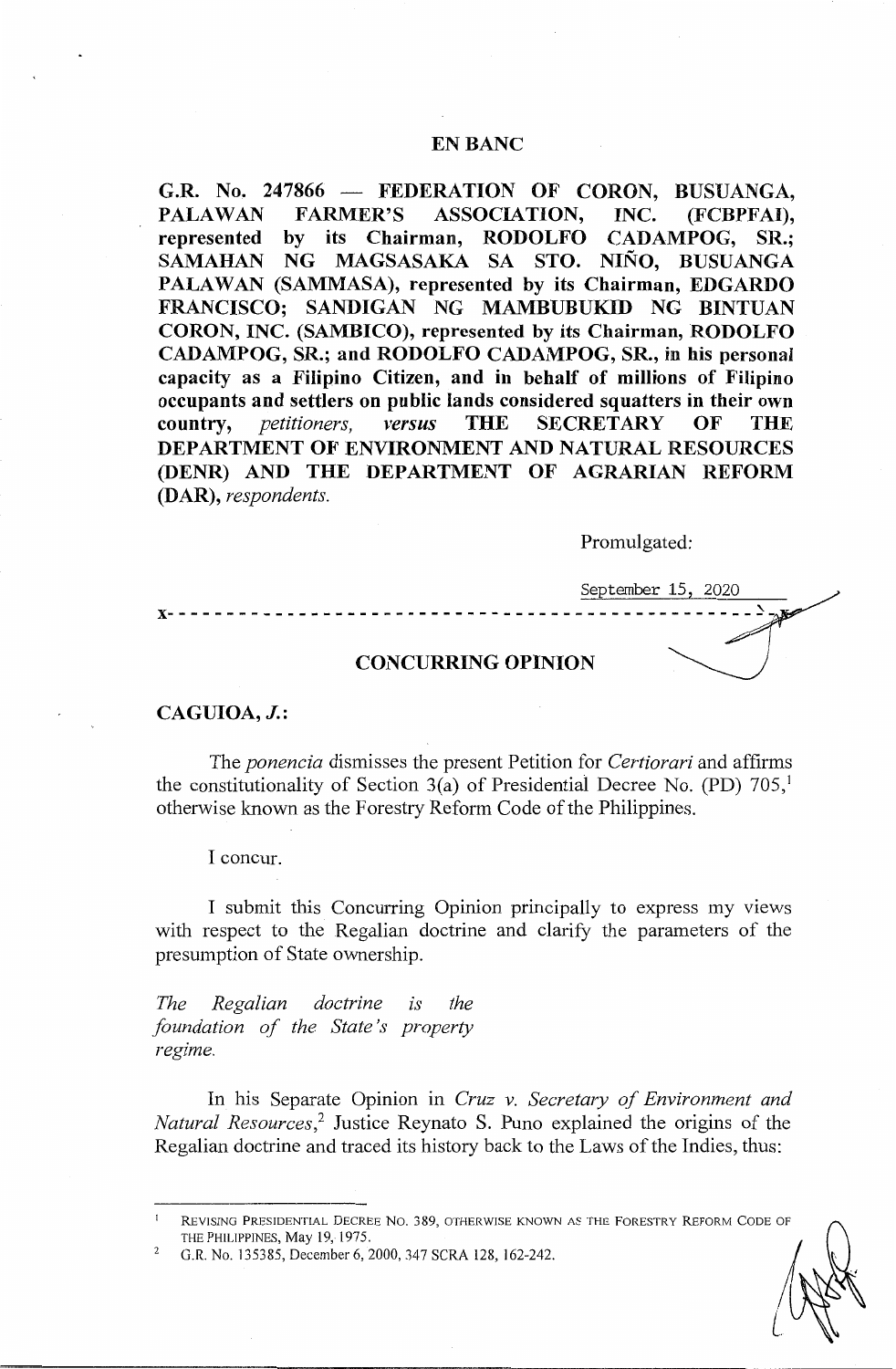The capacity of the State to own or acquire property is the state's power of *dominium.* This was the foundation for the early Spanish decrees embracing the feudal theory of *jura regalia*. The "Regalian [d]octrine" or *Jura regalia* is a Western legal concept that *was first introduced by the Spaniards into the country through the Laws of the Indies and the Royal Cedulas.* The Laws of the Indies, *i.e.,* more specifically, *Law 14, Title 12, Book 4 of the Novisima Recopilacion de Leyes de las Jndias,* set the policy of the Spanish Crown with respect to the Philippine Islands in the following manner:

> "We, having acquired full sovereignty over the Indies, and all lands, territories, and possessions not heretofore ceded away by our royal predecessors, or by us, or in our name, still pertaining to the royal crown and patrimony, it is our will that all lands which are held without proper and true deeds of grant be restored to us as they belong to us, in order that after reserving before all what to us or to our viceroys, audiencias, and governors may seem necessary for public squares, ways, pastures, and commons in those places which are peopled, taking into consideration not only their present condition, but also their future and their probable increase, and after distributing to the natives what may be necessary for tillage and pasturage, confirming them in what they now have and giving them more if necessary, all the rest of said lands may remain free and unencumbered for us to dispose of as we may wish.

> We therefore order and command that all viceroys and presidents of pretorial courts designate at such time as shall to them seem most expedient, a suitable period within which all possessors of tracts, farms, plantations, and estates shall exhibit to them and to the court officers appointed by them for this purpose, their title deeds thereto. And those who are in possession by virtue of proper deeds and receipts, or by virtue of just prescriptive right shall be protected, and all the rest shall be restored to us to be disposed of at our will."

The Philippines passed to Spain by virtue of "discovery" and conquest. Consequently, all lands became the exclusive patrimony and dominion of the Spanish Crown. The Spanish Government took charge of distributing the lands by issuing royal grants and concessions to Spaniards, both military and civilian. Private land titles could only be acquired from the government either by purchase or by the various modes of land grant from the Crown.

The Laws of the Indies were followed by the *Ley Hipotecaria,* or the *Mortgage Law of 1893.* The Spanish Mortgage Law provided for the systematic registration of titles and deeds as well as possessory claims. The law sought to register and tax lands pursuant to the Royal Decree of 1880. The Royal Decree of 1894, or the "Maura Law," was partly an amendment of the Mortgage Law as well as the Laws of the Indies, as already amended by previous orders and decrees. This was the last Spanish land law promulgated in the Philippines. It required the "adjustment" or registration of all agricultural lands, otherwise the lands shall revert to the State.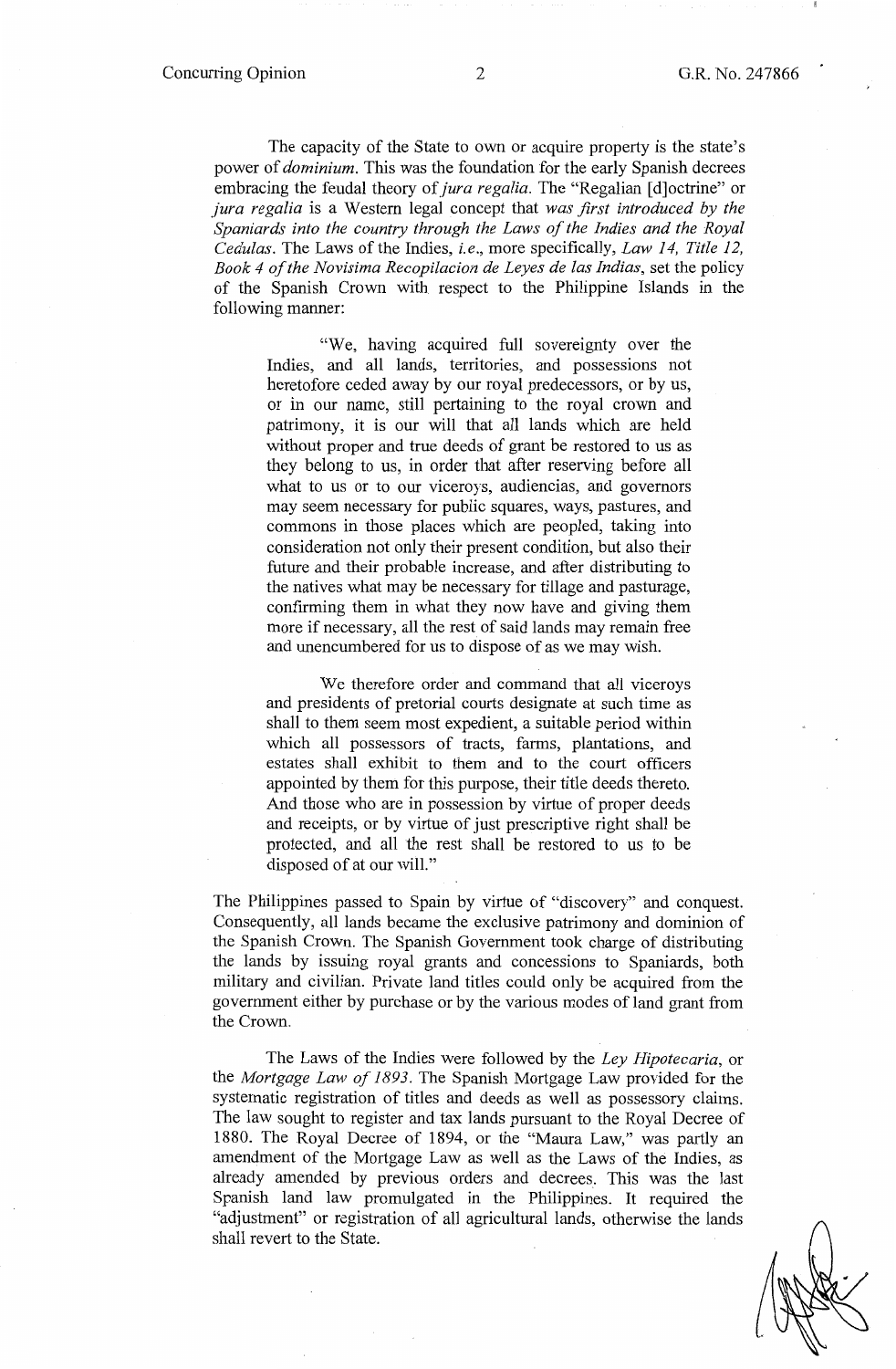### Concurring Opinion 3 G.R. No. 247866

Four years later, by the *Treaty of Paris of December 10, 1898,*  Spain ceded to the government of the United States all of its rights, interests and claims over the national territory of the Philippine Islands. In 1903, the United States colonial government, through the Philippine Commission, passed Act No. 926, the first Public Land Act.<sup>3</sup>

That the Regalian doctrine remained in force even after the Philippines was ceded to the United States appears to have been confirmed by the Court *En Banc* in the 1904 case of *Valenton v. Murciano,*<sup>4</sup>through the following observations:

The policy pursued by the Spanish Government from the earliest times, requiring settlers on the public lands to obtain deeds therefor from the State, has been continued by the American Government in Act No. 926, which takes effect when approved by Congress.  $x \times x^5$ 

Subsequently, the Regalian doctrine was adopted under the 1935 Constitution, particularly, in Section 1, Article XIII:

SECTION 1. **All agricultural, timber, and mineral lands of the public domain, waters, minerals, coal, petroleum, and other mineral oils, all forces of potential energy and other natural resources of the Philippines belong to the State,** and their disposition, exploitation, development, or utilization shall be limited to citizens of the Philippines or to corporations or associations at least sixty *per centum* of the capital of which is owned by such citizens, subject to any existing right, grant, lease, or concession at the time of the inauguration of the Govermnent established under this Constitution. Natural resources, with the exception of public agricultural land, shall not be alienated, and no license, concession, or lease for the exploitation, development, or utilization of any of the natural resources shall be granted for a period exceeding twentyfive years, renewable for another twenty-five years, except as to water rights for irrigation, water supply, fisheries, or industrial uses other than the development of water power, in which cases beneficial use may be the measure and limit of the grant. (Emphasis supplied)

Under the 1973 Constitution, the Regalian doctrine was set forth in clearer terms, hence:

SECTION 8. **All lands of the public domain, waters, minerals, coal, petroleum and other mineral oils, all forces of potential energy, fisheries, wildlife, and other natural resources of the Philippines belong to the State.** With the exception of agricultural, industrial or commercial, residential, and resettlement lands of the public domain, natural resources shall not be alienated, and no license, concession, or lease for the exploration, development, exploitation, or utilization of any of the natural resources shall be granted for a period exceeding twentyfive years, renewable for not more than twenty-five years, except as to water rights for irrigation, water supply, fisheries, or industrial uses other

Id. at 553.

 $\overline{3}$ Id. at 165-167.

<sup>3</sup> Phil. 537 (1904) [En Banc, per J. Willard].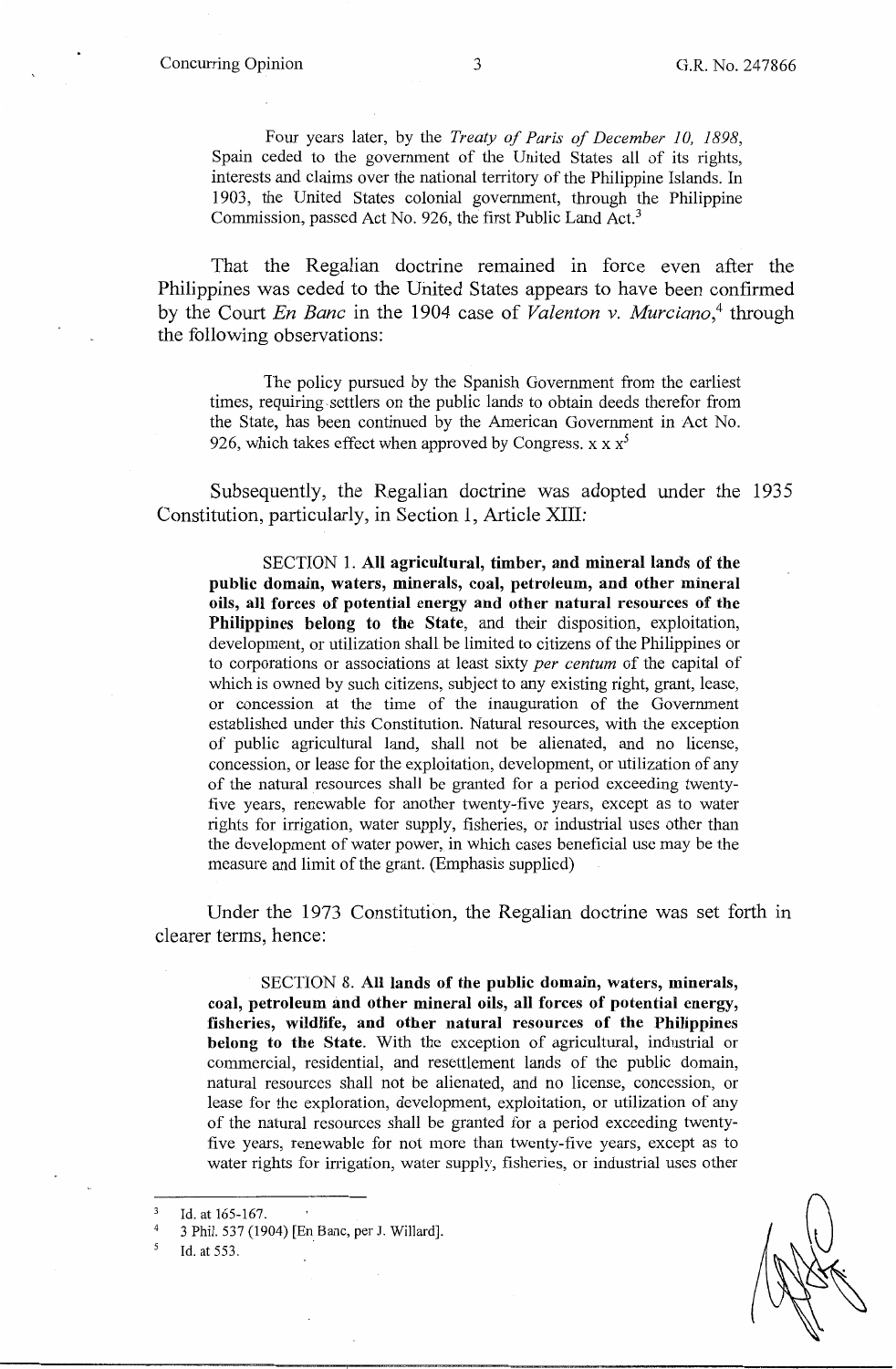### Concurring Opinion 4 G.R. No. 247866

than the development of water power, in which cases, beneficial use may be the measure and the limit of the grant.<sup>6</sup> (Emphasis supplied)

At present, the Regalian doctrine remains enshrined in Section 2, Article XII of the 1987 Constitution, which reads:

SECTION 2. **All lands of the public domain, waters, minerals, coal, petroleum, and other mineral oils, all forces of potential energy, fisheries, forests or timber, wildlife, flora and fauna, and other natural resources are owned by the State.** With the exception of agricultural lands, all other natural resources shall not be alienated. The exploration, development, and utilization of natural resources shall be under the full control and supervision of the State. The State may directly undertake such activities, or it may enter into co-production, joint venture, or production-sharing agreements with Filipino citizens, or corporations or associations at least sixty *per centum* of whose capital is owned by such citizens. Such agreements may be for a period not exceeding twenty-five years, renewable for not more than twenty-five years, and under such terms and conditions as may be provided by law. In cases of water rights for irrigation, water supply, fisheries, or industrial uses other than the development of water power, beneficial use may be the measure and limit of the grant. (Emphasis supplied)

In addition, the 1987 Constitution further states that only lands classified as agricultural shall be alienable, and thus, susceptible of private ownership.7

# **Based on the foregoing,** I **submit that the Regalian doctrine remains the basic foundation of the State's property regime under the present Constitution.**

The Regalian doctrine espouses that all lands of the public domain belong to the State, and that the State is the source of any asserted right to ownership of land. Accordingly, all lands not otherwise appearing to be clearly within private ownership are *presumed* to belong to the State. Unless land is shown to have been reclassified as agricultural (and thus, alienable), such land remains part of the inalienable land of the public domain.<sup>8</sup>

As pointedly discussed by the *ponencia,* an exception to the general presumption that "all lands are part of public domain" had been crafted by

*Zarate v. Director of Lands,* G.R. No. 131501, July 14 2004, 434 SCRA 322,331 [Second Division, per J. Callejo, Sr.].



<sup>6</sup>  1973 CONSTITUTION, Art. XIV.

<sup>7</sup>  Article XII, Sec. 3 states:

SECTION 3. Lands of the public domain are classified into agricultural, forest or timber, mineral lands, and national parks. Agricultural lands of the public domain may be further classified by law according to the uses to which they may be devoted. Alienable lands of the public domain shall be limited to agricultural lands. Private corporations or associations may not hold such alienable lands of the public domain except by lease, for a period not exceeding twenty-five years, renewable for not more than twenty-five years, and not to exceed one thousand hectares in area. Citizens of the Philippines may lease not more than five hundred hectares, or acquire not more than twelve hectares thereof, by purchase, homestead, or grant.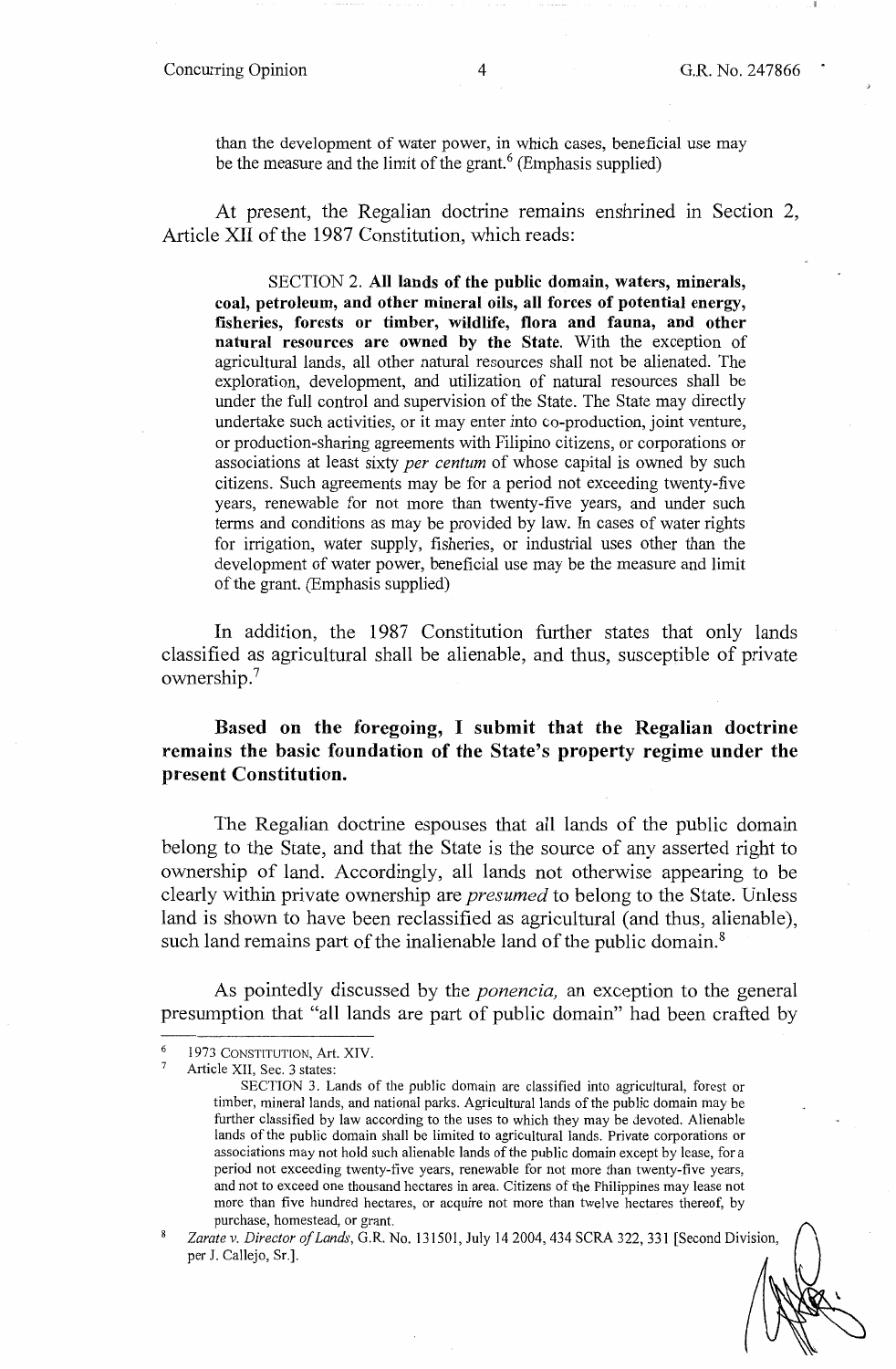the United States Supreme Court (U.S. Supreme Court) in the 1909 case of *Carino v. Insular Government*<sup>9</sup>( *Ca~ino* ).

*Cariño* involved a claim of ownership over land occupied by the petitioner therein and his ancestors since time immemorial, that is, before the Spanish Conquest. Taking this peculiar circumstance into account, the U.S. Supreme Court held: '

The Province of Benguet was inhabited by a tribe that the Solicitor General, in his argument, characterized as a savage tribe that never was brought under the civil or military government of the Spanish Crown. It seems probable, if not certain, that the Spanish officials would not have granted to anyone in that province the registration to which formerly the plaintiff was entitled by the Spanish laws, and which would have made his title beyond question good. Wblatever may have been the technical position of Spain, it does not follow that, in the view of the United States, he had lost all rights and was a mere trespasser when the present government seized his land. The argument to that effect seems to amount to a denial of native titles throughout an important part of the island of Luzon, at least, for the want of ceremonies which the Spaniards would not have permitted and had not the power to enforce.

### **xxxx**

Whatever the law upon these points may be, and we mean to go no further than the necessities of decision demand, every presumption is and ought to be against the government **in a case like the present.** It might, perhaps, be proper and sufficient to say that when, as far back as testimony or memory goes, the land has been held by individuals under a claim of private ownership, it will be presumed to have been held in the same way from before the Spanish conquest, and never to have been public land. Certainly in a case like this, if there is doubt or ambiguity in the Spanish law, we ought to give the applicant the benefit of the doubt. Whether justice to the natives and the import of the organic act ought not to carry us beyond a subtle examination of ancient texts, or perhaps even beyond the attitude of Spanish law, humane though it was, it is unnecessary to decide. If, in a tacit way, it was assumed that the wild tribes of the Philippines were to be dealt with as the power and inclination of the conqueror might dictate, Congress has not yet sanctioned the same course as the proper one "for the benefit of the inhabitants thereof."<sup>10</sup> (Emphasis supplied)

I share the *ponente 's* view that *Carino* merely carved out an exception thereto in recognition of native titles which vested prior to the Spanish Conquest. As lands subject of these native titles have been held since time immemorial, they are deemed **excluded** from the mass of public domain placed under the scope of the Regalian doctrine. That is the limited context of *Carino 's* ruling that the presumption of private ownership of lands may be applied.

<sup>9</sup>212 U.S. 449 (1909). The case was brought from the Philippine Supreme Court to the U.S. Supreme Court via writ of error. 1 ° *Carino v. Insular Government,* id. at 458-460.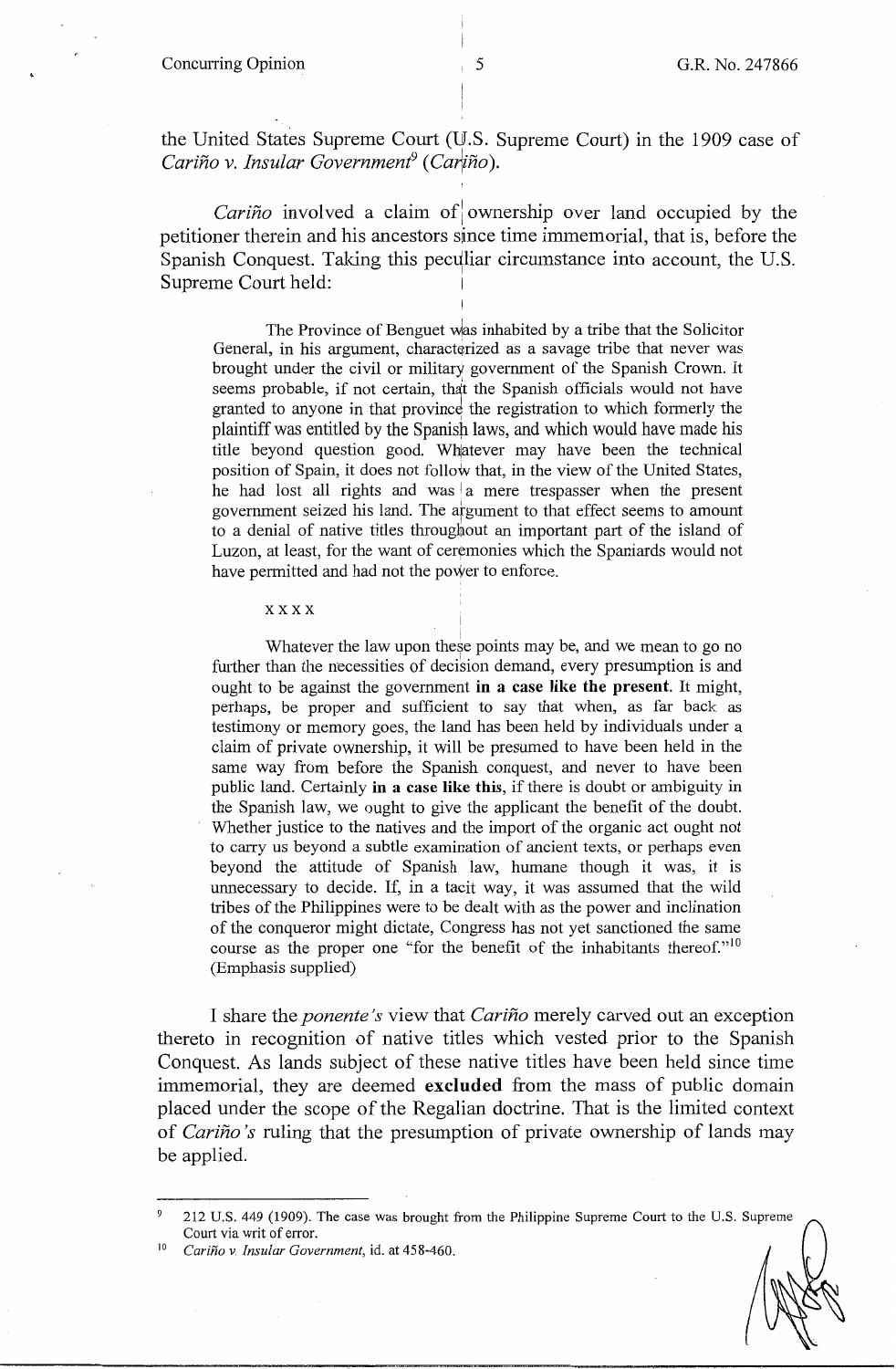### Concurring Opinion 6

J

*Section 3(a) of PD 705 is consistent with the Regalian doctrine.* 

Proceeding now to the issue at hand, the petitioners herein assail the constitutionality of Section 3(a) of PD 705 which defines public forest. It states:

SECTION 3. *Definitions.* -

a) Public forest is the mass of lands of the public domain which **has not been the subject of the present system of classification** for the determination of which lands are needed for forest purposes and which are not. (Emphasis supplied)

According to the petitioners, the automatic treatment of unclassified lands as forest lands is unconstitutional as it operates to deprive those who have long been in possession of their vested right of ownership over said unclassified lands. <sup>11</sup>

The petitioners anchor their position on two premises — *first*, that unclassified lands of the public domain are *presumed* to be agricultural land, and thus, alienable, 12 and *second,* that Section 3(a) operates as a wholesale classification of *alienable* unclassified land to *inalienable* forest land. <sup>13</sup>

Both premises are incorrect.

# I. *Unclassified lands of the public domain are inalienable*

As stated, all lands not otherwise appearing to be clearly within private ownership are presumed to belong to the State. Unless land is shown to have been reclassified as alienable agricultural land, such land remains, and should be treated as, inalienable land of the public domain.

I am aware of the Court's ruling in *Ibanez de Aldecoa v. Insular Government*<sup>14</sup> (*De Aldecoa*) to the effect that "with the exception of those comprised within the mineral and timber zone, all lands owned by the State or by the sovereign nation are public in character, and *per se* alienable x x x, provided they are not destined to the use of the public in general or reserved by the Government in accordance with law." 15 I am likewise aware of the Court's pronouncements in *Ramos v. Director of Lands*<sup>16</sup>*(Ramos)* and *JH Ankron v. Government of the Philippine Islands* <sup>17</sup>*(Ankron)* which are now

<sup>&</sup>lt;sup>11</sup> *Ponencia*, p. 3.<br><sup>12</sup> See Petition. *ro* 

<sup>&</sup>lt;sup>12</sup> See Petition, *rollo*, p. 8.<br><sup>13</sup> See id. at 9.<br><sup>14</sup> 13 Phil. 159 (1909) [En Banc, per J. Torres].<br><sup>15</sup> Id. at 166

<sup>&</sup>lt;sup>15</sup> Id. at 166.<br><sup>16</sup> 39 Phil. 175 (1918) [En Banc, per J. Malcolm].<br><sup>17</sup> 40 Phil. 10 (1919) [First Division, per J. Johnson].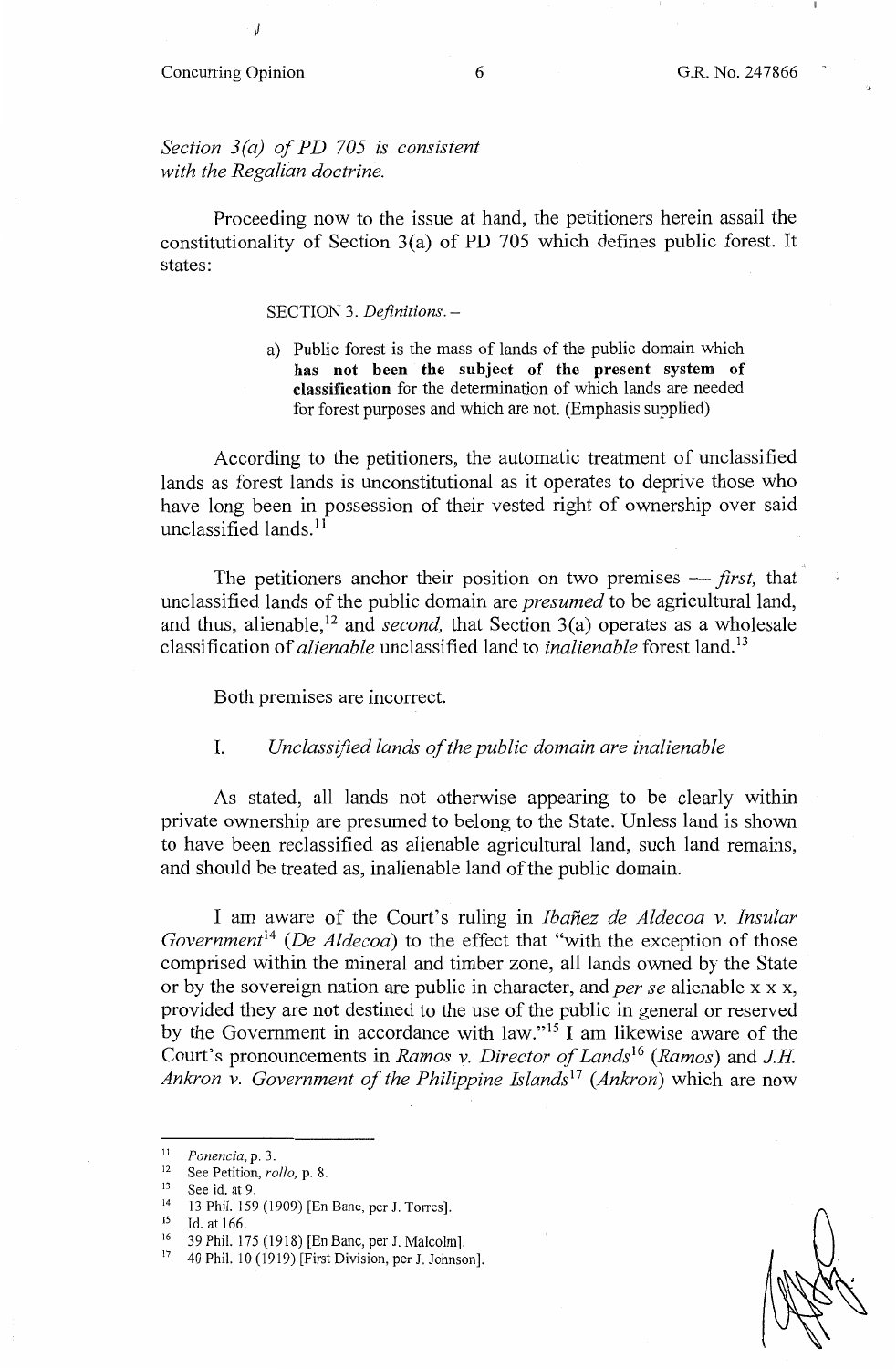### Concurring Opinion 7 G.R. No. 247866

relied upon by the petitioners as basis to argue that lands should be presumed agricultural in nature, in the absence of contrary proof.

I submit, however, that these rulings should be understood in their proper context.

*De Aldecoa, Ramos* and *Ankron* involved actions for registration of title decided under the regime of the Philippine Bill of  $1902^{18}$ .

Under the Philippine Bill of 1902, the Government of the Philippine Islands had been authorized to classify land into three categories — timber, mineral, and agricultural, thus:

SECTION 13. **That the Government of the Philippine Islands, subject to the provisions of this Act and except as herein provided, shall classify according to its agricultural character and productiveness, and shall immediately make rules and regulations for the lease, sale, or other disposition of the public lands other than timber or mineral lands,** but such rules and regulations shall not go into effect or have the force of law until they have received the approval of the President, and when approved by the President they shall be submitted by him to Congress at the beginning of the next ensuing session thereof and unless disapproved or amended by Congress at said session they shall at the close of such period have the force and effect of law in the Philippine Islands: *Provided,* That a single homestead entry shall not exceed sixteen hectares in extent. (Emphasis supplied)

Pursuant to the mandate in Section 13, the Philippine Commission enacted Act No.  $926^{19}$  (Act 926) otherwise known as the first Public Land Act.

While Act 926 prescribed the rules and regulations for the lease, sale, and other disposition of alienable public lands, it failed to grant the power to classify lands to any central authority. In the absence of such specific grant of power, courts were then confronted with the task of determining land

ACT OF CONGRESS OF JULY FIRST, NINETEEN HUNDRED AND TWO, "THE PHILIPPINE BILL" AN ACT TEMPORARILY TO PROVIDE FOR THE ADMINISTRATION OF THE AFFAIRS OF CIVIL GOVERNMENT IN THE PHILIPPINE ISLANDS, AND FOR OTHER PURPOSES, July 1, 1902.

<sup>&</sup>lt;sup>19</sup> AN ACT PRESCRIBING RULES AND REGULATIONS GOVERNING THE HOMESTEADING, SELLING, AND LEASING OF PORTIONS OF THE PUBLIC DOMAIN OF THE PHILIPPINE ISLANDS, PRESCRIBING TERMS AND CONDITIONS TO ENABLE PERSONS TO PERFECT THEIR TITLES TO PUBLIC LANDS IN SAID ISLANDS, PROVIDING FOR THE ISSUANCE OF PATENTS WITHOUT COMPENSATION TO CERTAIN NATIVE SETTLERS UPON THE PUBLIC LANDS, PROVIDING FOR THE ESTABLISHMENT OF TOWN SITES AND SALE OF LOTS THEREIN, AND PROVIDING FOR THE DETERMINATION BY THE PHILIPPINES COURT OF LAND REGISTRATION OF ALL PROCEEDINGS FOR COMPLETION OF IMPERFECT TITLES AND FOR THE CANCELLATION OR CONFIRMATION OF SPANISH CONCESSIONS AND GRANTS IN SAID ISLANDS, AS AUTHORIZED BY SECTIONS THIRTEEN, FOURTEEN, FIFTEEN AND SIXTY-TWO OF THE ACT OF CONGRESS OF JULY FIRST, NINETEEN HUNDRED AND TWO, ENTITLED "AN ACT TEMPORARILY TO PROVIDE FOR THE ADMINISTRATION OF THE AFFAIRS OF CIVIL GOVERNMENT IN THE PHILIPPINE ISLANDS, AND FOR OTHER PURPOSES," October 7, 1903.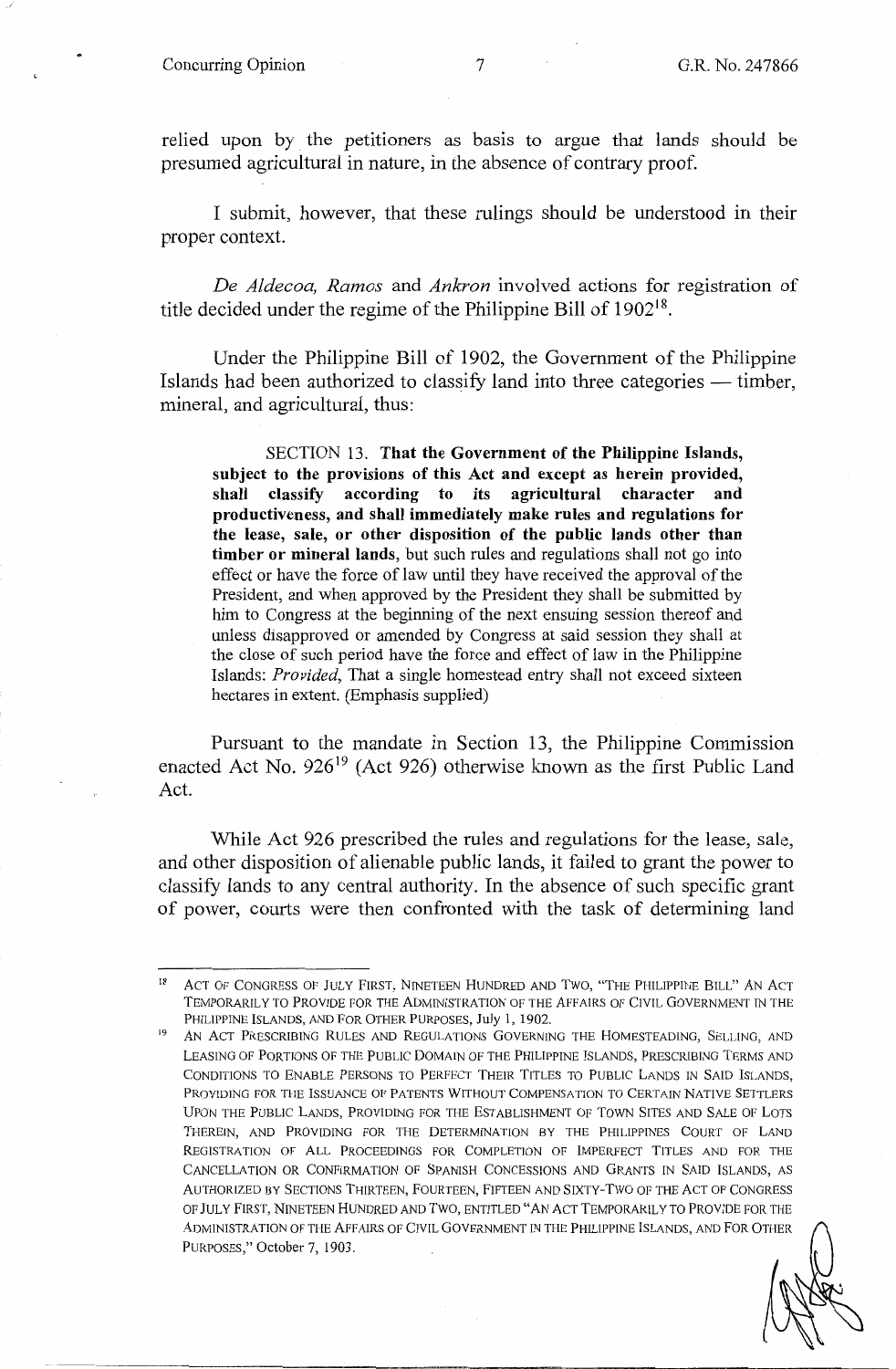## Concurring Opinion 8 G.R. No. 247866

classification in justiciable cases on an *ad hoc* basis, that is, depending on the evidence presented in each particular case.

The Court's ruling in *Secretary of the Department of Environment and Natural Resources v. Yap20 (Yap)* is instructive.

In *Yap*, Proclamation No. (Proclamation) 1801<sup>21</sup> issued by President Ferdinand Marcos (President Marcos) and its implementing circular Philippine Tourism Authority (PTA) Circular No. 3-82 were called into question.

Under Proclamation 1801, President Marcos declared certain islands, coves, and peninsulas as tourist zones and marine reserves and placed them under the administration of the PTA. Boracay Island was included among the islands declared as tourist zones.

Land claimants in *Yap* argued that Proclamation 1801 and PTA Circular No. 3-82 raised doubts on their ability to secure Torrens titles over land which they have been occupying since June 12, 1945 or earlier. Thus, they filed a Petition for Declaratory Relief with the RTC of Kalibo, Aklan.

The Republic, through the Office of the Solicitor General (OSG), opposed the Petition for Declaratory Relief, primarily arguing that Boracay Island constitutes unclassified land which, in tum, is inalienable. Since Boracay Island has not been classified as alienable and disposable land, whatever form of possession which the claimants had, could not ripen into ownership.

Acting on the claimants' Petition for Declaratory Relief, the RTC held that Proclamation 1801 and PTA Circular No. 3-82 "pose no legal obstacle to the petitioners and those similarly situated to acquire title to their lands in Boracay, in accordance with the applicable laws and in the manner prescribed therein."<sup>22</sup> The CA affirmed.

The Republic later elevated the case to the Court *via* Petition for Review which was docketed as G.R. No. 167707. G.R. No. 167707 was later consolidated with an original petition for prohibition, mandamus, and nullification of Proclamation  $1064^{23}$  docketed as G.R. No. 173775 filed by another set of land claimants.

<sup>&</sup>lt;sup>20</sup> G.R. Nos. 167707 and 173775, October 8, 2002, 568 SCRA 164 [En Banc, per J. R.T. Reyes].<br><sup>21</sup> DECLARING CERTAIN ISLANDS, COVES AND PENINSULAS IN THE PHILIPPINES AS TOURIST ZONES AND

MARINE RESERVE UNDER THE ADMINISTRATION AND CONTROL OF THE PHILIPPINE TOURISM AUTHORITY, November 10, 1978.<br><sup>22</sup> *Secretary of the Department of Environment and Natural Resources v. Yap,* supra note 20, at 178.<br><sup>23</sup> CLASSIFYING BORACAY ISLAND SITUATED IN THE MUNICIPALITY OF MALAY, PROVINCE OF AKLAN

INTO FORESTLAND (PROTECTION PURPOSES) AND INTO AGRICULTURAL LAND (ALIENABLE AND DISPOSABLE) PURSUANT TO PRESIDENTIAL DECREE No. 705 (REVISED FORESTRY REFORM CODE OF THE PHILIPPINES), May 22, 2006.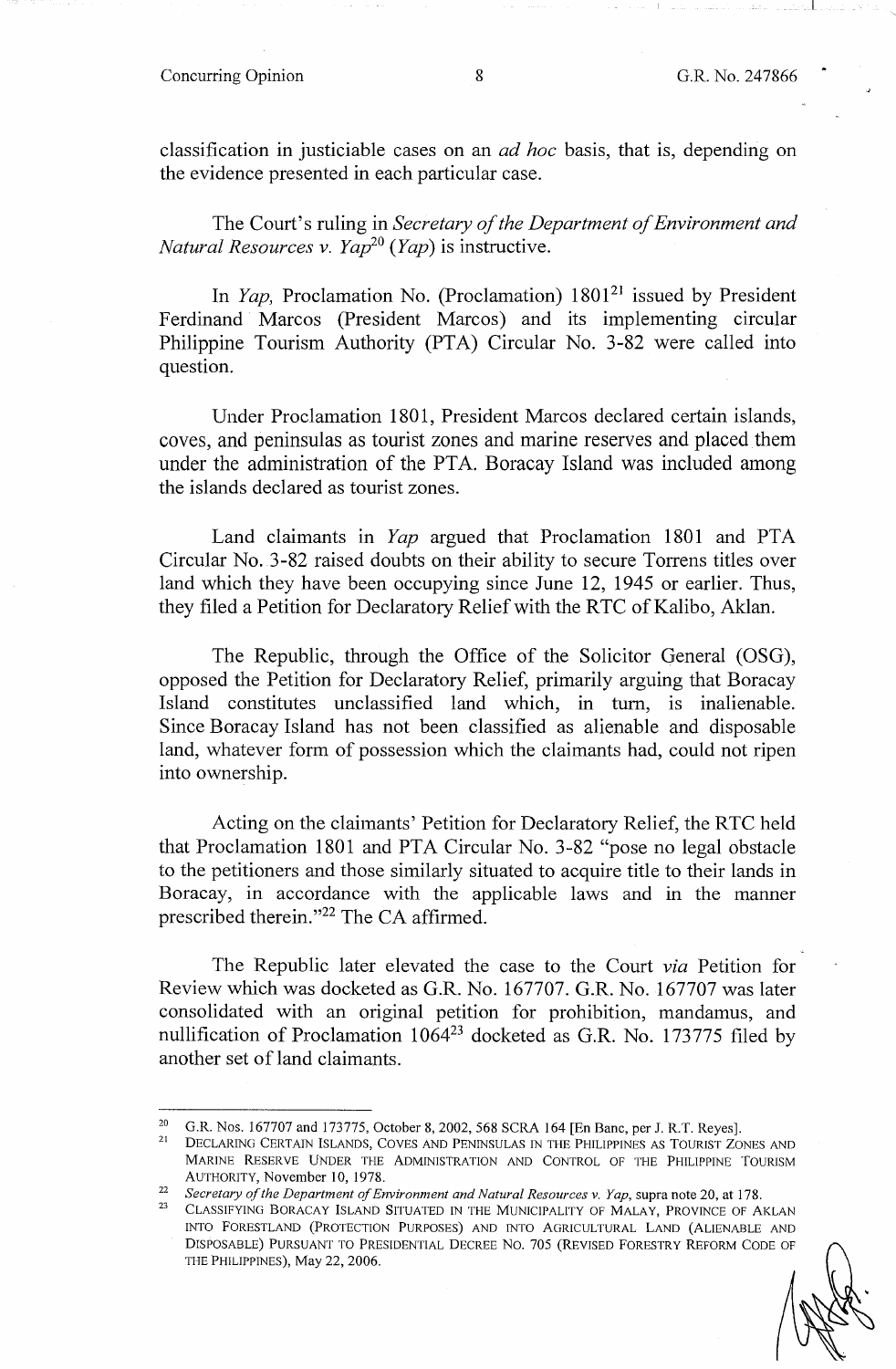Under Proclamation 1064, President Gloria Macapagal-Arroyo classified Boracay Island into 400 hectares of reserved forest land and 628.96 hectares of agricultural land. The petitioners in G.R. No. 173775 assailed the validity of Proclamation 1064 as it allegedly infringed on their vested rights over portions of Boracay Island. The Republic, again through the OSG, countered that Boracay Island is unclassified land. Thus, the portions of the island which remain inalienable under Proclamation 1064 could not be subject of judicial confirmation of imperfect title.

The land claimants in G.R. Nos. 167707 and 173775 argued, among others, that Boracay Island constitute agricultural land pursuant to *Ankron*  and *De Aldecoa.* The Court **reiected** this assertion in this wise:

*Ankron* and *De Aldecoa* were decided at a time when the President of the Philippines had no power to classify lands of the public domain into mineral, timber, and agricultural. At that time, the courts were free to **make corresponding classifications in justiciable cases, or were vested with implicit power to do so, depending upon the preponderance of the evidence.** This was the Court's ruling in *Heirs of the Late Spouses Pedro* S. *Palanca* and *Soterranea Rafols Vda. De Palanca v. Republic,* in which it stated, through Justice Adolfo Azcuna, *viz.:* 

"x x x Petitioners furthermore insist that a particular land need not be formally released by an act of the Executive before it can be deemed open to private ownership, citing the cases of *Ramos v. Director of Lands*  and Ankron v. Government of the Philippine Islands.

### xxxx

Petitioner's reliance upon *Ramos v. Director of Lands* and *Ankron v. Government* is misplaced. These cases were decided under the Philippine Bill of 1902 and the first Public Land Act No. 926 enacted by the Philippine Commission on October 7, 1926, under which there was no legal provision vesting in the Chief Executive or President of the Philippines the power to classify lands of the public domain into mineral, timber and agricultural so that the courts then were free to make corresponding classifications in justiciable cases, or were vested with implicit power to do so, depending upon the preponderance of the evidence."

**To aid the courts in resolving land registration cases under Act No. 926, it was then necessary to devise a presumption on land classification. Thus evolved the dictum in** *Ankron* **that "the courts have a right to presume, in the absence of evidence to the contrary, that in each case the lands are agricultural lands until the contrary is shown."** 

But We cannot unduly expand the presumption in *Ankron* and *De Aldecoa* to an argument that all lands of the public domain had been automatically reclassified as disposable and alienable agricultural lands. By no stretch of imagination did the presumption convert all lands of the public domain into agricultural lands.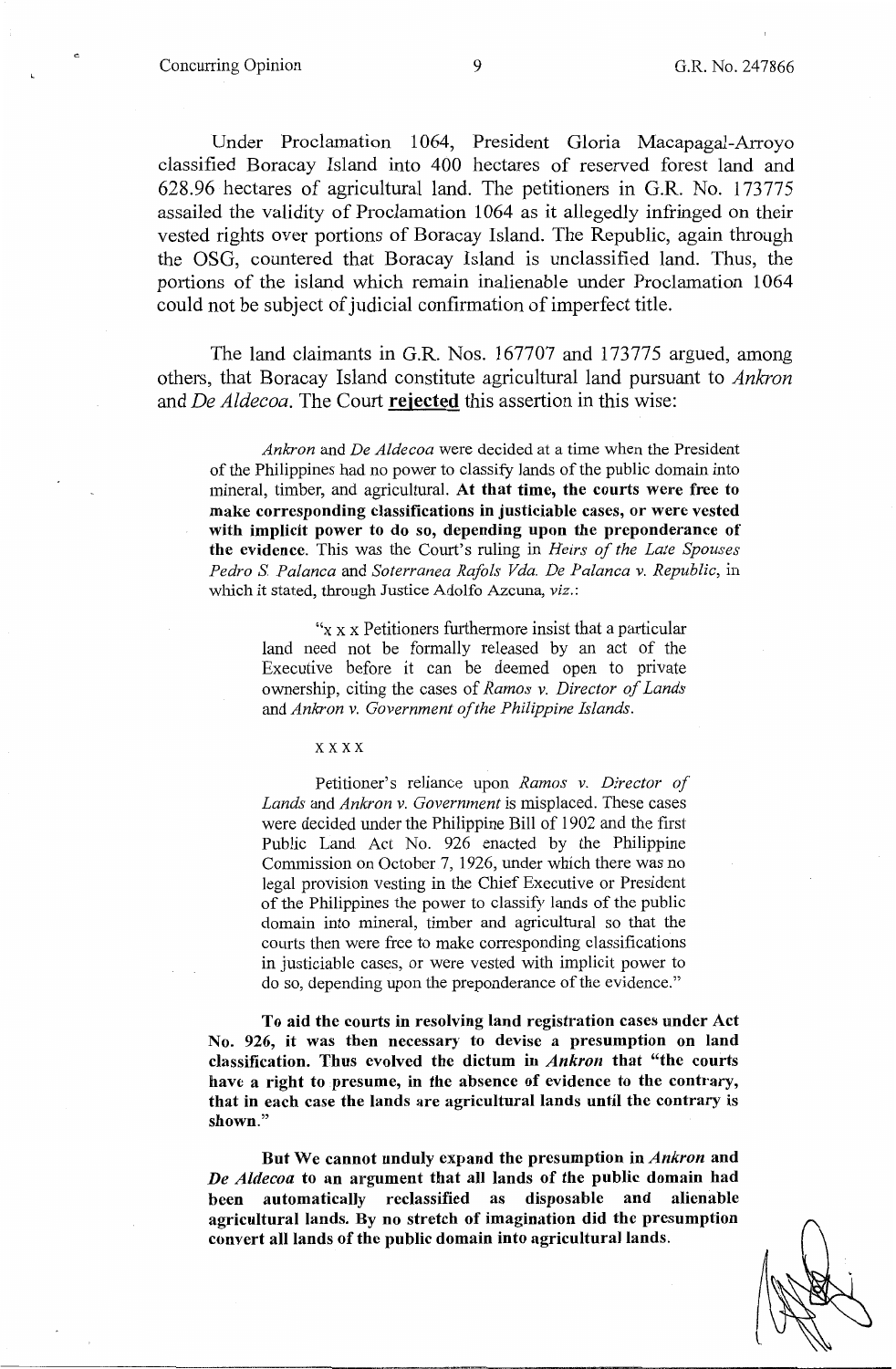If **We accept the position of private claimants, the Philippine Bill of 1902 and Act No. 926 would have automatically made all lands in the Philippines, except those already classified as timber or mineral land, alienable and disposable lands. That would take these lands out of State ownership and worse, would be utterly inconsistent with and totally repugnant to the long-entrenched Regalian doctrine.** 

The presumption in *Ankron* and *De Aldecoa* attaches only to land registration cases brought under the provisions of Act No. 926, or more specifically those cases dealing with judicial and administrative confirmation of imperfect titles. The presumption applies to an applicant for judicial or administrative conformation of imperfect title under Act No. 926. It certainly cannot apply to landowners, such as private claimants or their predecessors-in-interest, who failed to avail themselves of the benefits of Act No. 926. As to them, their land remained unclassified and, by virtue of the Regalian doctrine, continued to be owned by the State.

In any case, the assumption in *Ankron* and *De Aldecoa* was not absolute. Land classification was, in the end, dependent on proof. If there was proof that the land was better suited for non-agricultural uses, the courts could adjudge it as a mineral or timber land despite the presumption. x x x

### xxxx

**Since 1919, courts were no longer free to determine the classification of lands from the facts of each case, except those that have already become private lands.** Act No. 2874, promulgated in 1919 and reproduced in Section 6 of CA No. 141, gave the Executive Department, through the President, the exclusive prerogative to classify or reclassify public lands into alienable or disposable, mineral or forest. Since then, courts no longer had the authority, whether express or implied, to determine the classification of lands of the public domain.<sup>24</sup> (Emphasis supplied)

Verily, the presumption espoused in *De Aldecoa, Ramos,* and *Ankron*  was an evidentiary tool devised in the limited context of registration cases brought under the provisions of Act 926. **Such presumption no longer applies in the current statutory regime.** 

II. *Owing to the Regalian doctrine, unclassified lands of the public• domain necessarily remain inalienable until classified as agricultural land* 

At present, Section 3, Article XII of the 1987 Constitution classifies lands of the public domain into four  $(4)$  categories — agricultural lands, forest or timber lands, mineral lands, and national parks, to wit:

SECTION 3. Lands of the public domain are classified into agricultural, forest or timber, mineral lands and national parks. Agricultural lands of the public domain may be further classified by law according to the uses to which they may be devoted. **Alienable lands of** 

<sup>24</sup>*Secretary of the Department of Environment and Natural Resources v. Yap,* supra note 20, at 194-197.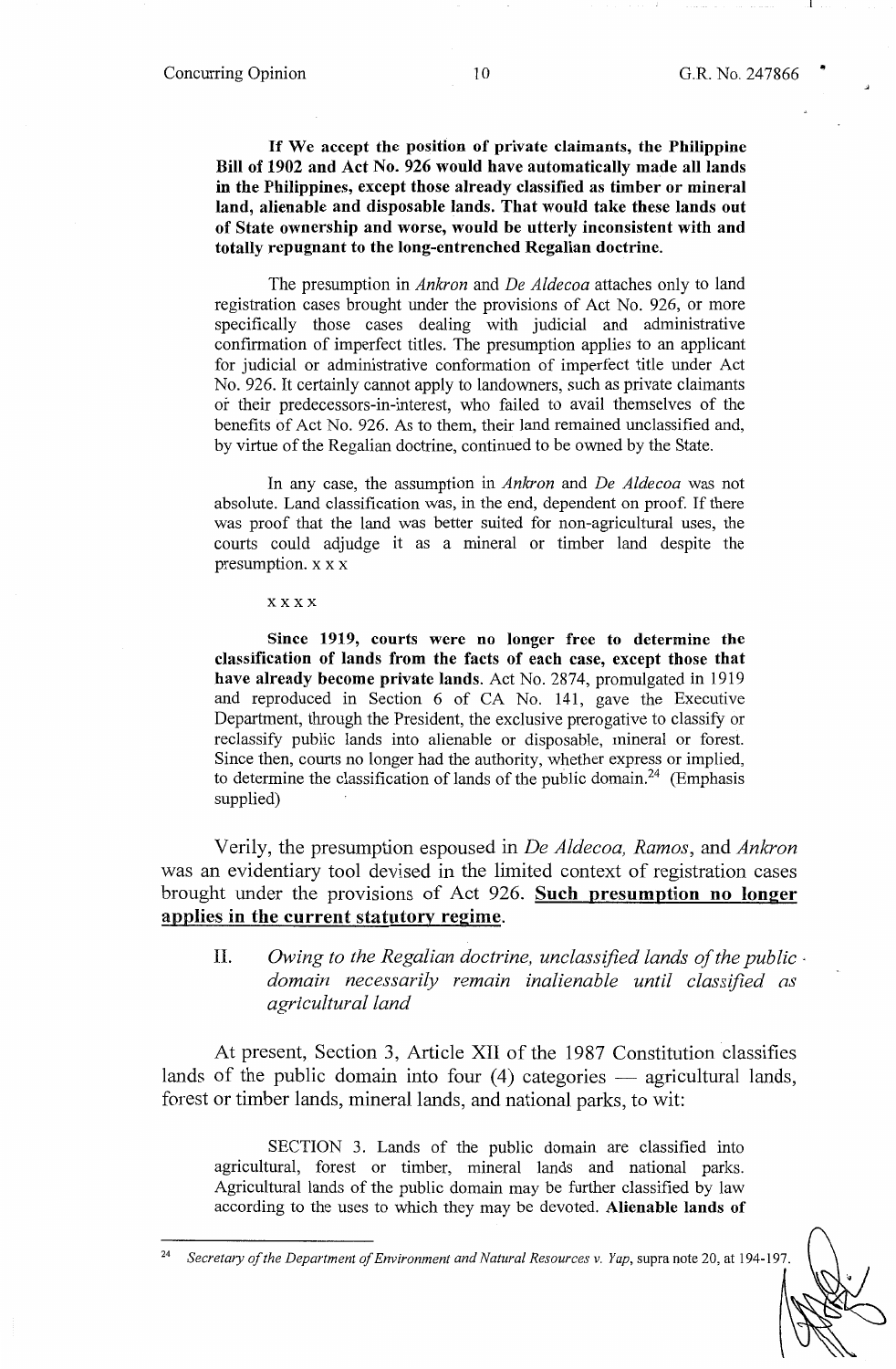## **the public domain shall be limited to agricultural lands.** x x x (Emphasis supplied)

Section 3 mandates that only lands classified as agricultural may be declared alienable, and thus susceptible of private ownership. Thus, all lands which have not been classified as such necessarily remain inalienable.

As pointedly discussed by the *ponencia,* the fact that unclassified lands remain inalienable until released and declared open to disposition has been confirmed by the Court *En Banc* in *Yap,* thus:

Except for lands already covered by existing titles, Boracay was an unclassified land of the public domain prior to [Proclamation 1064]. Such unclassified lands are considered public forest under [PD 705]. The DENR and the National Mapping and Resource Information Authority certify that Boracay Island is an unclassified land of the public domain.

[PD 705] issued by President Marcos categorized all unclassified lands of the public domain as public forest. Section 3(a) of [PD 705] defines a public forest as "a mass of lands of the public domain which has not been the subject of the present system of classification for the determination of which lands are needed for forest purpose and which are not". **Applying [PD 705], all unclassified lands, including those in Boracay Island, are** *ipso facto* **considered public forests. [PD 705], however, respects titles already existing prior to its effectivity.** 

The Court notes that the classification of Boracay as a forest land under [PD 705] may seem to be out of touch with the present realities in the island. Boracay, no doubt, has been partly stripped of its forest cover to pave the way for commercial developments. As a premier tourist destination for local and foreign tourists, Boracay appears more of a commercial island resort, rather than a forest land.

Nevertheless, that the occupants of Boracay have built multimillion peso beach resorts on the island; that the island has already been stripped of its forest cover; or that the implementation of [Proclamation 1064] will destroy the island's tourism industry, do not negate its character as public forest.

Forests, in the context of both the Public Land Act and the Constitution classifying lands of the public domain into "agricultural, forest or timber, mineral lands, and national parks," do not necessarily refer to large tracts of wooded land or expanses covered by dense growths of trees and underbrushes. The discussion in *Heirs of Amunategui v. Director of Forestry* is particularly instructive:

"A forested area classified as forest land of the public domain does not lose such classification simply because loggers or settlers may have stripped it of its forest cover. Parcels of land classified as forest land may actually be covered with grass or planted to crops by kaingin cultivators or other farmers. "Forest lands" do not have to be on mountains or in out of the way places. Swampy areas covered by mangrove trees, nipa palms, and other trees growing in brackish or sea water may also be classified as

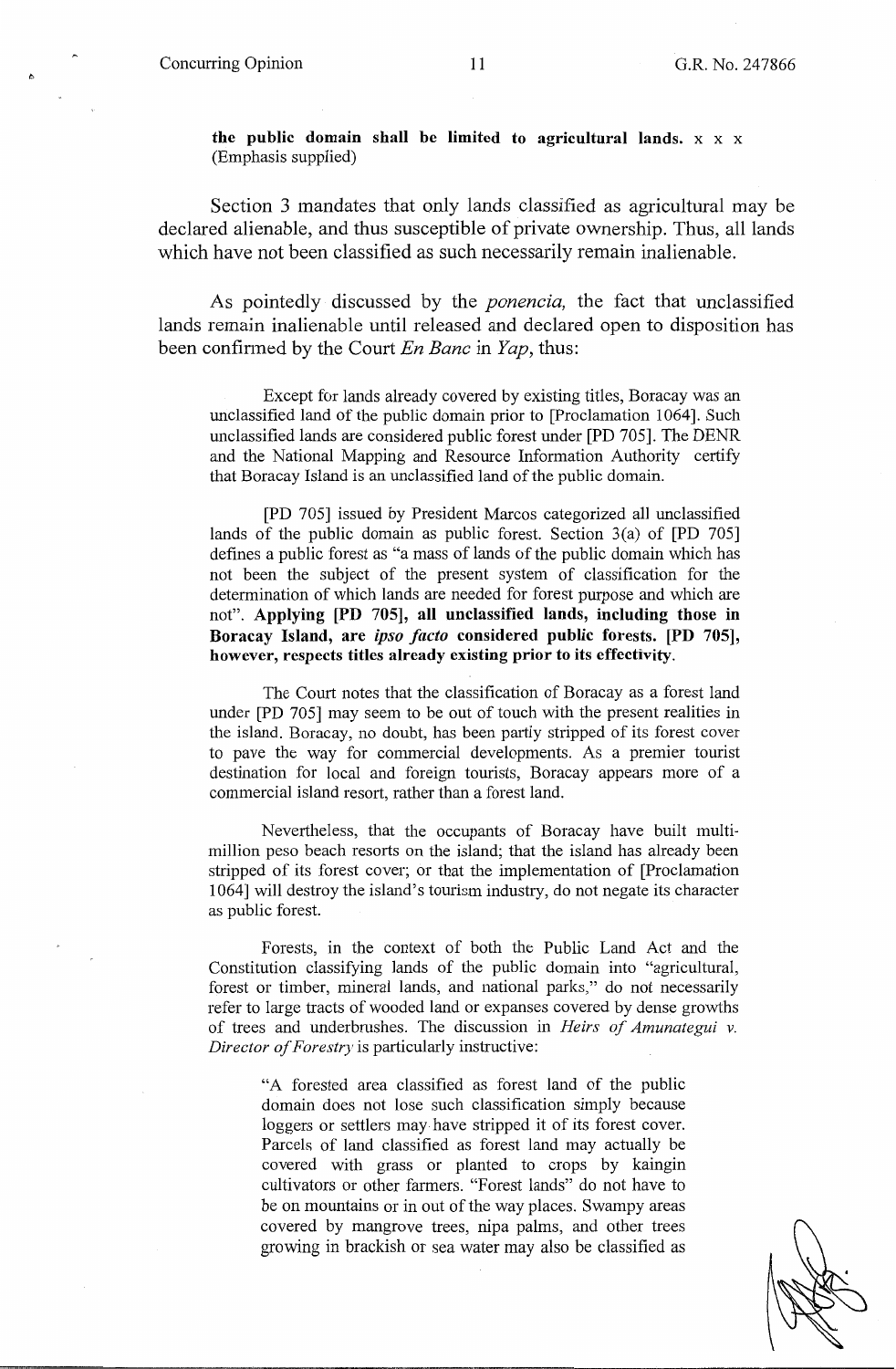forest land. The classification is descriptive of its legal nature or status and does not have to be descriptive of what the land actually looks like. Unless and until the land classified as "forest" is released in an official proclamation to that effect so that it may form part of the disposable agricultural lands of the public domain, the rules on confirmation of imperfect title do not apply." x x x

There is a big difference between "forest" as defined in a dictionary and "forest or timbet land" as a classification of lands of the public domain as appearing in our statutes. One is descriptive of what appears on the land while the other is a legal status, a classification for legal purposes. At any rate, the Court is tasked to determine the legal status of Boracay Island, and not look into its physical layout. Hence, even if its forest cover has been replaced by beach resorts, restaurants and other commercial establishments, it has not been automatically converted from public forest to alienable agricultural land.

Private claimants cannot rely on [Proclamation 1801] as basis for judicial confirmation of imperfect title. The proclamation did not convert Boracay into an agricultural land. However, private claimants argue that [Proclamation 1801] issued by then President Marcos in 1978 entitles them to judicial confirmation of imperfect title. The Proclamation classified Boracay, among other islands, as a tourist zone. Private claimants assert that, as a tourist spot, the island is susceptible of private ownership.

[Proclamation 1801] or PTA Circular No. 3-82 did not convert the whole of Boracay into an agricultural land. There is nothing in the law or the Circular which made Boracay Island an agricultural land. The reference in Circular No. 3-82 to "private lands" and "areas declared as alienable and disposable" does not by itself classify the entire island as agricultural. Notably, Circular No. 3-82 makes reference not only to private lands and areas but also to public forested lands. x x x

#### **xxxx**

[Proclamation 1801] cannot be deemed the positive act needed to classify Boracay Island as alienable and disposable land. If President Marcos intended to classify the island as alienable and disposable or forest, or both, he would have identified the specific limits of each, as President Arroyo did in [Proclamation. 1064]. This was not done in [Proclamation 1801].

#### **xxxx**

It was [Proclamation 1064] of 2006 which positively declared part of Boracay as alienable and opened the same to private ownership. Sections 6 and 7 of CA No. 141 provide that it is only the President, upon the recommendation of the proper department head, who has the authority to classify the lands of the public domain into alienable or disposable, timber and mineral lands.

In issuing [Proclamation 1064], President Gloria Macapagal-Arroyo merely exercised the authority granted to her to classify lands of the public domain, presumably subject to existing vested rights. **Classification of public lands is the exclusive prerogative of the**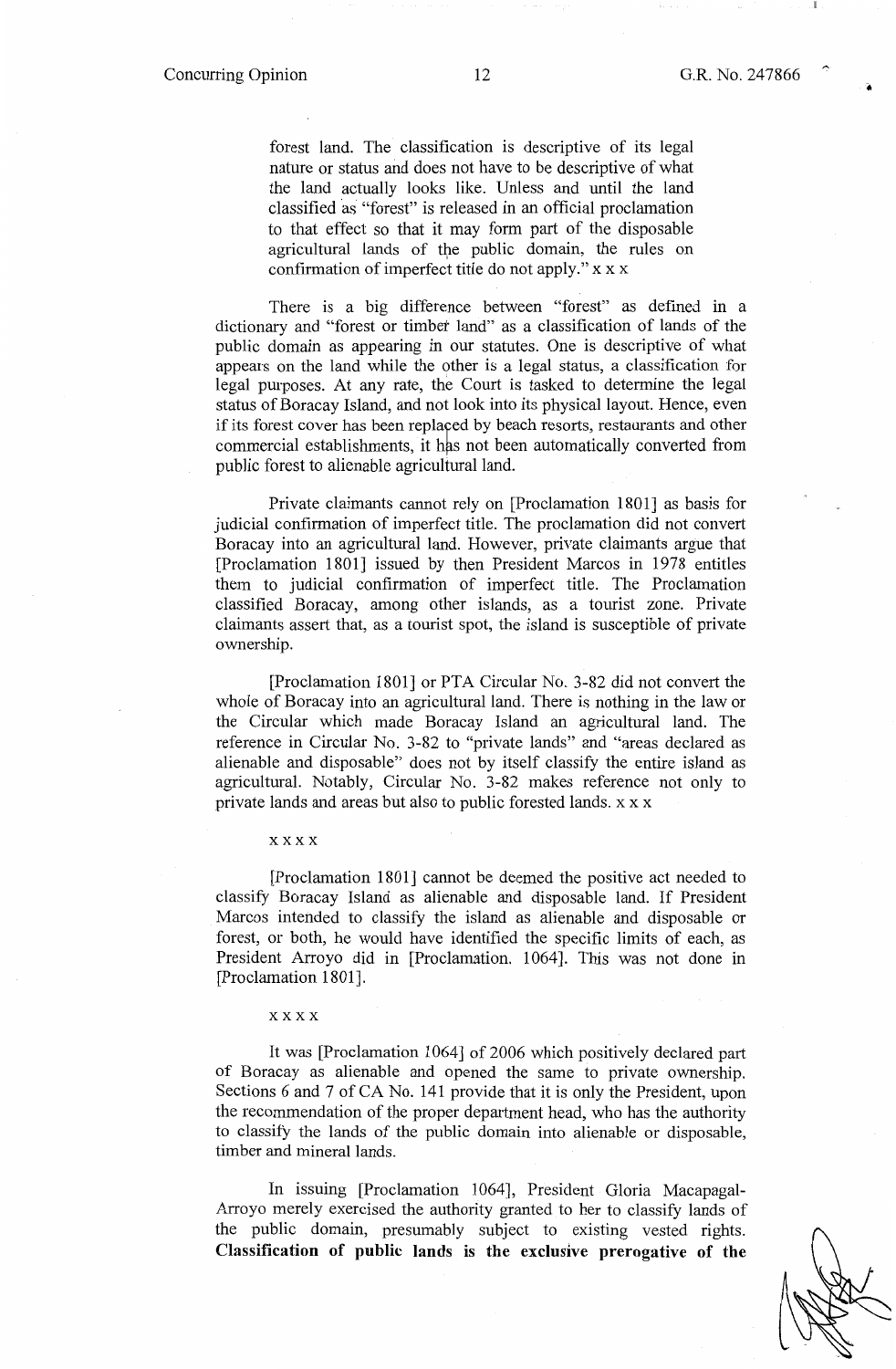**Executive Department, through the Office of the President. Courts have no authority to do so. Absent such classification, the land remains unclassified until released and rendered open to disposition. <sup>25</sup>** (Emphasis supplied; emphasis in the original omitted)

Contrary to the petitioners' view, Section 3(a) does *not* operate as a wholesale classification of alienable land to inalienable land, for lands which are unclassified remain inalienable until released and declared by the Executive as agricultural land, the latter being the sole classification of land which may be subject to alienation and disposition.

# *Section 15 of PD 705 was not assailed herein.*

My esteemed colleague Justice Leonen is of the view that Section 15 of PD 705 violates the due process clause enshrined under Section 1, Article III of the 1987 Constitution.26

# Section 15 of PD 705 states:

SECTION 15. *Topography*. - No land of the public domain eighteen per cent (18%) in slope or over shall be classified as alienable and disposable, nor any forest land fifty per cent (50%) in slope or over, as grazing land.

Lands eighteen per cent (18%) in slope or over which have already been declared as alienable and disposable shall be reverted to the classification of forest lands by the Department Head, to form part of the forest reserves, unless they are already covered by existing titles or approved public land application, or actually occupied openly, continuously, adversely and publicly for a period of not less than thirty (30) years as of the effectivity of this Code, where the occupant is qualified for a free patent under the Public Land Act: *Provided,* That said lands, which are not yet part of a well-established communities, shall be kept in a vegetative condition sufficient to prevent erosion and adverse effects on the lowlands and streams: *Provided, further,* That when public interest so requires, steps shall be taken to expropriate, cancel defective titles, reject public land application, or eject occupants thereof.

Justice Leonen adds that the "sudden shift in land policy meant that a sole criterion is now used to declare a land as a forest, regardless of its nature<sup>"27</sup> and has in fact "led to unrealistic pronouncements declaring lands as forestal even if other biophysical factors show otherwise."<sup>28</sup>

I note, however, that the Petition solely assails the constitutionality of Section 3(a) of PD 705.

*<sup>21</sup>*Id.

2s Id.

<sup>&</sup>lt;sup>25</sup> Id. at 200-205.<br><sup>26</sup> J. Leonen, Concurring Opinion, p. 19.<br><sup>27</sup> Id